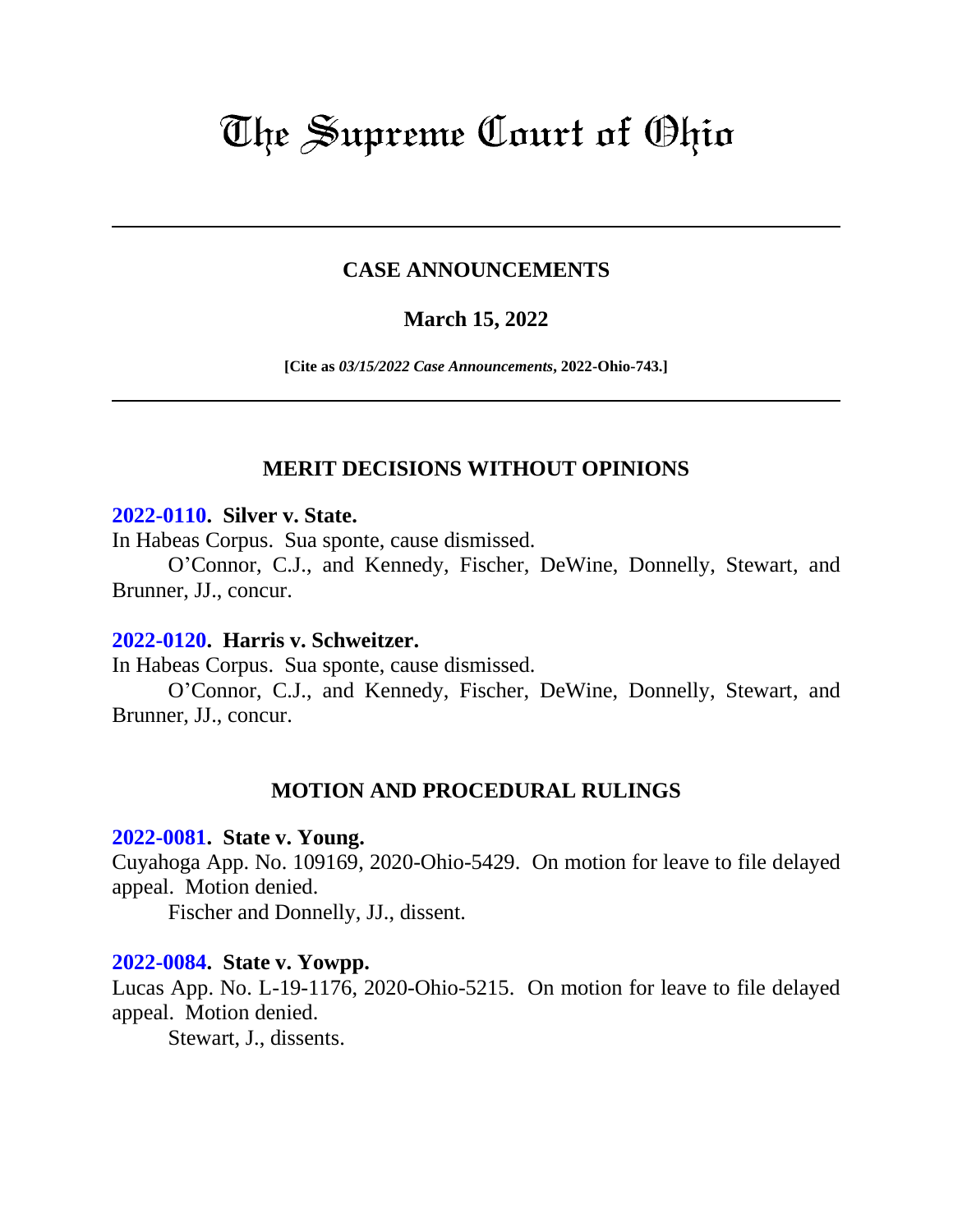# **APPEALS ACCEPTED FOR REVIEW**

#### **[2021-1483.](https://www.supremecourt.ohio.gov/Clerk/ecms/#/caseinfo/2021/1483) Wilson v. Durrani.**

Hamilton App. No. C-180196, 2019-Ohio-3880. Appeal accepted and crossappeal not accepted. Sua sponte, cause held for the decision in 2021-1352, *Elliot v. Durrani*.

Donnelly and Stewart, JJ., would accept the cross-appeal.

W. Scott Gwin, J., of the Fifth District Court of Appeals, sitting for Fischer, J.

William A. Klatt, J., of the Tenth District Court of Appeals, sitting for DeWine, J.

#### **[2021-1486.](https://www.supremecourt.ohio.gov/Clerk/ecms/#/caseinfo/2021/1486) Carr v. Durrani.**

Hamilton App. No. C-180458, 2020-Ohio-3787. Appeal accepted and crossappeal not accepted. Sua sponte, cause held for the decision in 2021-1352, *Elliot v. Durrani*.

Donnelly and Stewart, JJ., would accept the cross-appeal.

W. Scott Gwin, J., of the Fifth District Court of Appeals, sitting for Fischer, J.

William A. Klatt, J., of the Tenth District Court of Appeals, sitting for DeWine, J.

#### **[2021-1487.](https://www.supremecourt.ohio.gov/Clerk/ecms/#/caseinfo/2021/1487) Roark v. Durrani.**

Hamilton App. No. C-180647. Appeal accepted and cross-appeal not accepted. Sua sponte, cause held for the decision in 2021-1352, *Elliot v. Durrani*.

Stewart, J., would accept the cross-appeal.

Fischer and DeWine, JJ., not participating.

#### **[2021-1488.](https://www.supremecourt.ohio.gov/Clerk/ecms/#/caseinfo/2021/1488) Jones v. Durrani.**

Hamilton App. No. C-180642, 2020-Ohio-5607. Appeal accepted and crossappeal not accepted. Sua sponte, cause held for the decision in 2021-1352, *Elliot v. Durrani*.

Donnelly and Stewart, JJ., would accept the cross-appeal.

W. Scott Gwin, J., of the Fifth District Court of Appeals, sitting for Fischer, J.

William A. Klatt, J., of the Tenth District Court of Appeals, sitting for DeWine, J.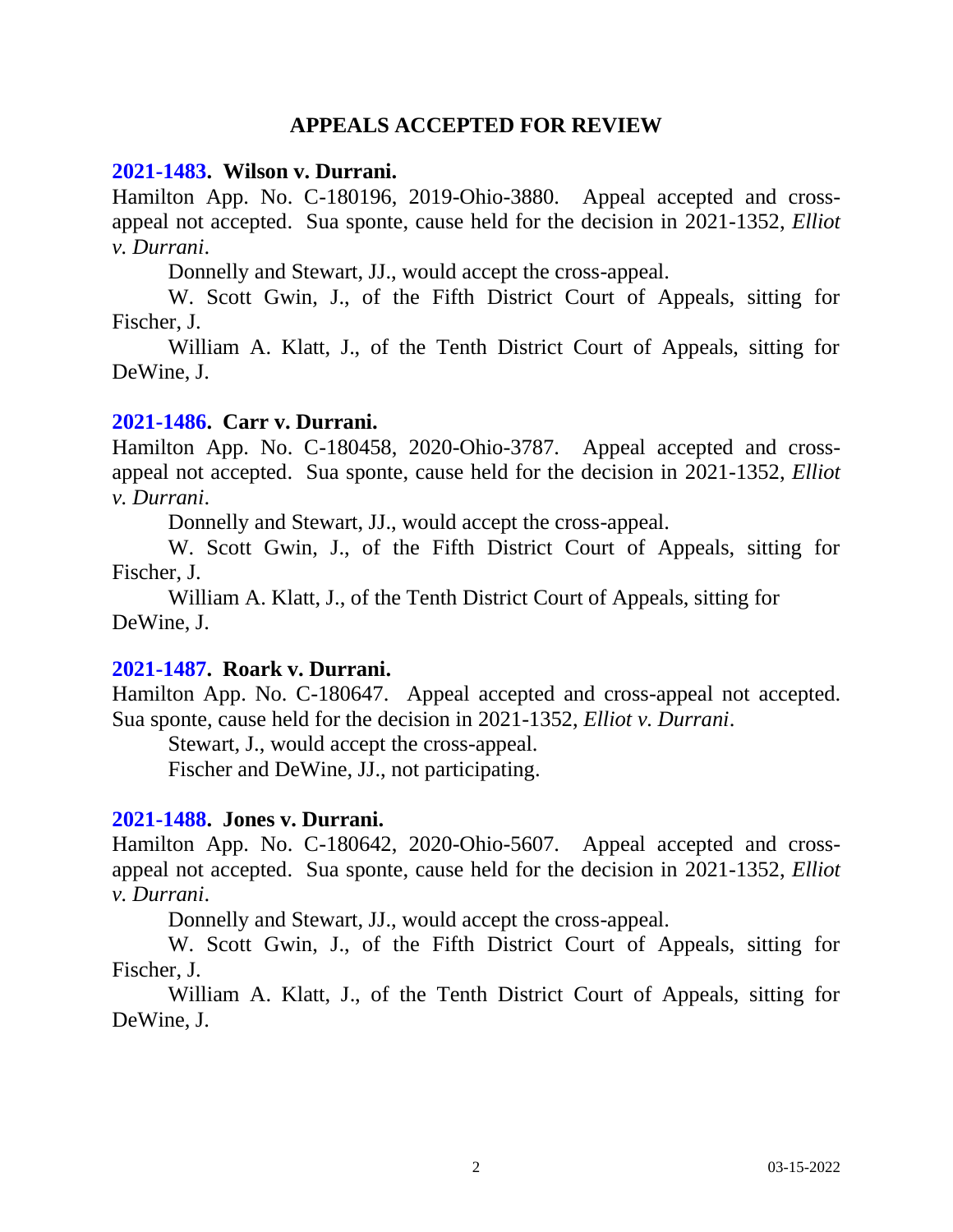#### **[2021-1489.](https://www.supremecourt.ohio.gov/Clerk/ecms/#/caseinfo/2021/1489) Robbinson-Woods v. Durrani.**

Hamilton App. No. C-180515. Appeal accepted and cross-appeal not accepted. Sua sponte, cause held for the decision in 2021-1352, *Elliot v. Durrani*.

Donnelly and Stewart, JJ., would accept the cross-appeal.

W. Scott Gwin, J., of the Fifth District Court of Appeals, sitting for Fischer, J.

William A. Klatt, J., of the Tenth District Court of Appeals, sitting for DeWine, J.

#### **[2021-1490.](https://www.supremecourt.ohio.gov/Clerk/ecms/#/caseinfo/2021/1490) Bentley v. Durrani.**

Hamilton App. No. C-190554. Appeal accepted and cross-appeal not accepted. Sua sponte, cause held for the decision in 2021-1352, *Elliot v. Durrani*.

Donnelly and Stewart, JJ., would accept the cross-appeal.

W. Scott Gwin, J., of the Fifth District Court of Appeals, sitting for Fischer, J.

William A. Klatt, J., of the Tenth District Court of Appeals, sitting for DeWine, J.

#### **[2021-1590.](https://www.supremecourt.ohio.gov/Clerk/ecms/#/caseinfo/2021/1590) State v. Brazo.**

Licking App. No. 2021 CA 0016, 2021-Ohio-4006. Sua sponte, cause held for the decision in 2020-1266, *State v. Maddox*.

Fischer, J., would accept the appeal on proposition of law No. II only. DeWine, J., dissents.

#### **[2022-0022.](https://www.supremecourt.ohio.gov/Clerk/ecms/#/caseinfo/2022/0022) Deck v. Durrani.**

Hamilton App. No. C-180685, 2020-Ohio-3790. Appeal accepted and crossappeal not accepted. Sua sponte, cause held for the decision in 2021-1352, *Elliot v. Durrani*.

Donnelly and Stewart, JJ., would accept the cross-appeal.

W. Scott Gwin, J., of the Fifth District Court of Appeals, sitting for Fischer, J.

William A. Klatt, J., of the Tenth District Court of Appeals, sitting for DeWine, J.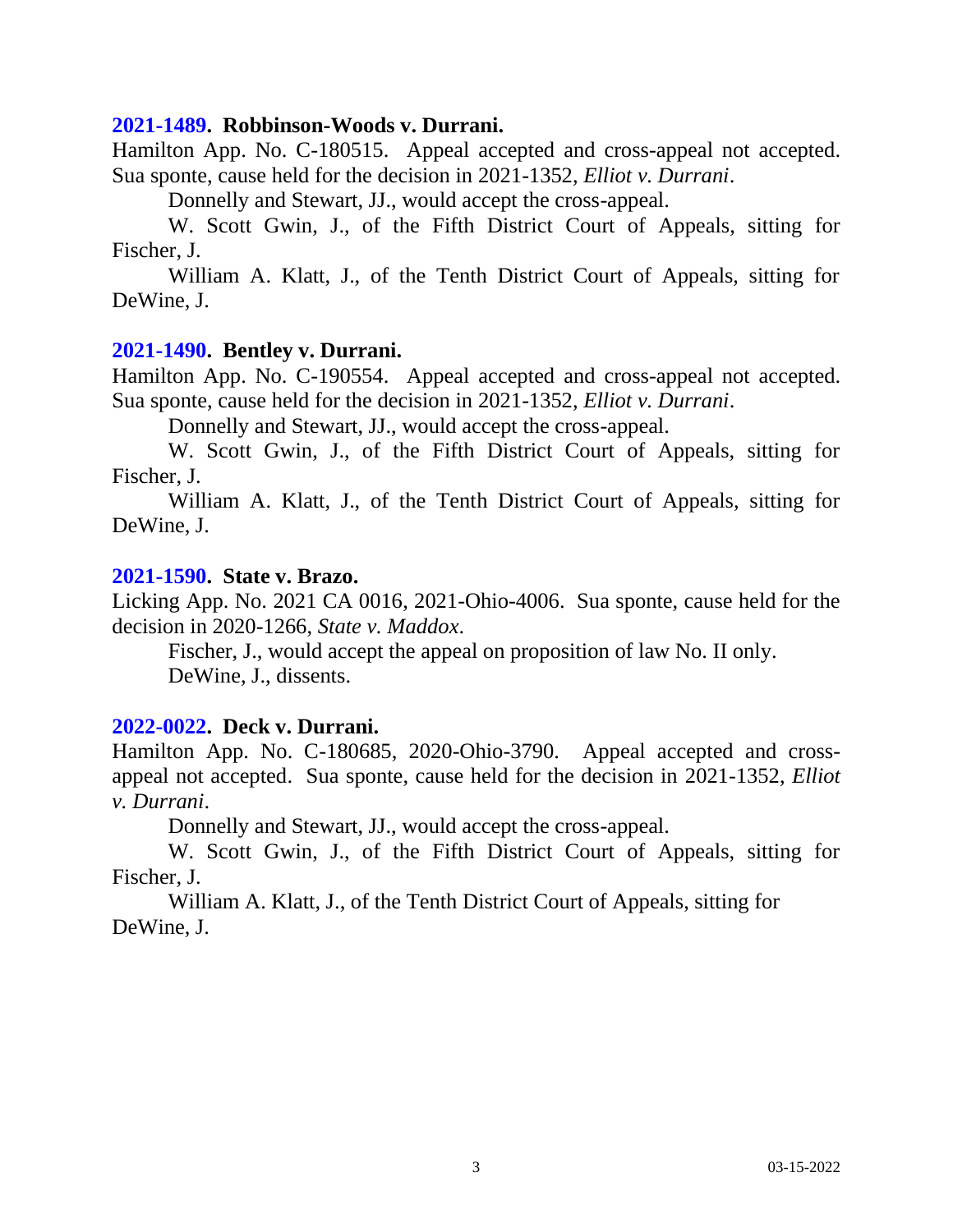#### **[2022-0023.](https://www.supremecourt.ohio.gov/Clerk/ecms/#/caseinfo/2022/0023) Sand v. Durrani.**

Hamilton App. No. C-180194, 2019-Ohio-3880. Appeal accepted and crossappeal not accepted. Sua sponte, cause held for the decision in 2021-1352, *Elliot v. Durrani*.

Donnelly and Stewart, JJ., would accept the cross-appeal.

W. Scott Gwin, J., of the Fifth District Court of Appeals, sitting for Fischer, J.

William A. Klatt, J., of the Tenth District Court of Appeals, sitting for DeWine, J.

# **APPEALS NOT ACCEPTED FOR REIVEW**

#### **[2021-1165.](https://www.supremecourt.ohio.gov/Clerk/ecms/#/caseinfo/2021/1165) State v. McKnight.**

Vinton App. No. 20CA721, 2021-Ohio-2673. Appeal and cross-appeal not accepted.

Kennedy and DeWine, JJ., would accept the appeal. Brunner, J., dissents.

#### **[2021-1275.](https://www.supremecourt.ohio.gov/Clerk/ecms/#/caseinfo/2021/1275) State v. Piatt.**

Wayne App. No. 19AP0023, 2020-Ohio-1177.

#### **[2021-1375.](https://www.supremecourt.ohio.gov/Clerk/ecms/#/caseinfo/2021/1375) State v. Thompson.**

Cuyahoga App. No. 109110, 2021-Ohio-3105.

# **[2021-1538.](https://www.supremecourt.ohio.gov/Clerk/ecms/#/caseinfo/2021/1538) State v. Williams.**

Franklin App. No. 20AP-145, 2021-Ohio-3317.

### **[2021-1572.](https://www.supremecourt.ohio.gov/Clerk/ecms/#/caseinfo/2021/1572) White v. Cincinnati.**

Hamilton App. No. C-210133, 2021-Ohio-4003. Brunner, J., dissents. DeWine, J., not participating.

# **[2021-1577.](https://www.supremecourt.ohio.gov/Clerk/ecms/#/caseinfo/2021/1577) Heredia Realty, L.L.C. v. Harvey.**

Hamilton App. No. C-210313, 2021-Ohio-4218.

# **[2021-1581.](https://www.supremecourt.ohio.gov/Clerk/ecms/#/caseinfo/2021/1581) Motorists Mut. Ins. Co. v. Courtney.**

Ashtabula App. No. 2020-A-0051, 2021-Ohio-4056.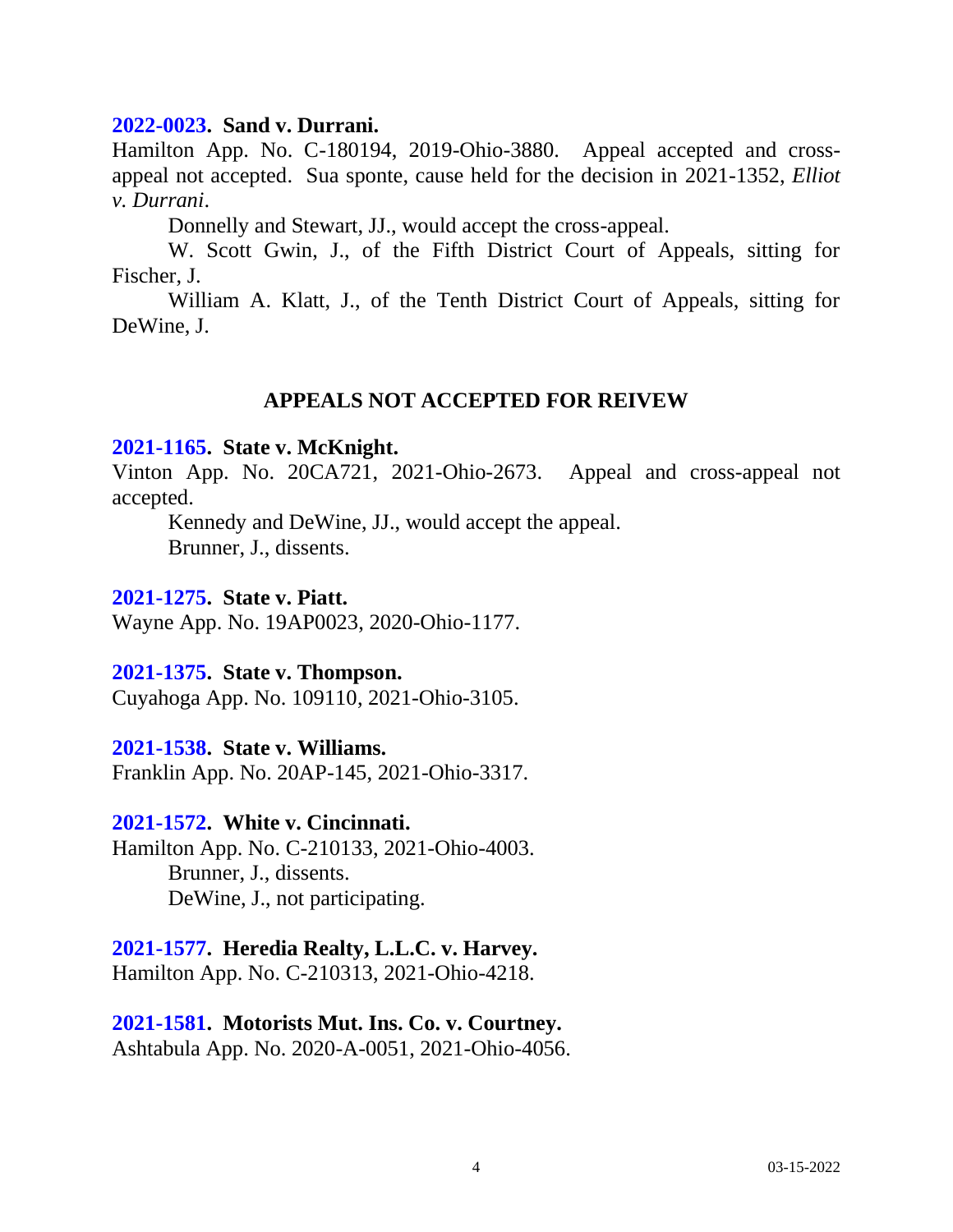# **[2021-1584.](https://www.supremecourt.ohio.gov/Clerk/ecms/#/caseinfo/2021/1584) 125th & St. Clair St. Co., L.L.C. v. Adams.**

Cuyahoga App. No. 110291, 2021-Ohio-4013.

**[2021-1585.](https://www.supremecourt.ohio.gov/Clerk/ecms/#/caseinfo/2021/1585) State v. Anthony.** Stark App. No. 2020CA00126, 2021-Ohio-1755.

**[2021-1586.](https://www.supremecourt.ohio.gov/Clerk/ecms/#/caseinfo/2021/1586) State v. Conard.** Ashtabula App. No. 2021-A-0017, 2021-Ohio-4261.

**[2021-1589.](https://www.supremecourt.ohio.gov/Clerk/ecms/#/caseinfo/2021/1589) State v. Daniels.** Licking App. No. 21CA0025, 2021-Ohio-4142.

**[2021-1591.](https://www.supremecourt.ohio.gov/Clerk/ecms/#/caseinfo/2021/1591) State v. Baker.** Summit App. No. 29943, 2021-Ohio-3991.

**[2021-1593.](https://www.supremecourt.ohio.gov/Clerk/ecms/#/caseinfo/2021/1593) Leeds v. Weltman, Weinberg & Reis Co., L.P.A.** Cuyahoga App. No. 110348, 2021-Ohio-4123.

**[2021-1597.](https://www.supremecourt.ohio.gov/Clerk/ecms/#/caseinfo/2021/1597) State v. Norris.** Stark App. No. 2021CA00098.

#### **[2021-1601.](https://www.supremecourt.ohio.gov/Clerk/ecms/#/caseinfo/2021/1601) State v. Brown.** Cuyahoga App. No. 109979, 2021-Ohio-4130.

Donnelly and Brunner, JJ., dissent.

# **[2021-1602.](https://www.supremecourt.ohio.gov/Clerk/ecms/#/caseinfo/2021/1602) Covarrubias v. Lowe's Home Improvement, L.L.C.** Cuyahoga App. No. 109819, 2021-Ohio-1658. Kennedy, J., dissents.

**[2021-1606.](https://www.supremecourt.ohio.gov/Clerk/ecms/#/caseinfo/2021/1606) State v. Ryan.** Lake App. No. 2021-L-032, 2021-Ohio-4059.

**[2021-1607.](https://www.supremecourt.ohio.gov/Clerk/ecms/#/caseinfo/2021/1607) State v. Hoy.**

Delaware App. No. 21 CAC 03 0013, 2021-Ohio-4098.

**[2022-0002.](https://www.supremecourt.ohio.gov/Clerk/ecms/#/caseinfo/2022/0002) State v. Williams.** Mahoning App. No. 20 MA 041, 2021-Ohio-4643.

**[2022-0003.](https://www.supremecourt.ohio.gov/Clerk/ecms/#/caseinfo/2022/0003) State v. Ford.** Wood App. No. WD-20-085, 2021-Ohio-4403.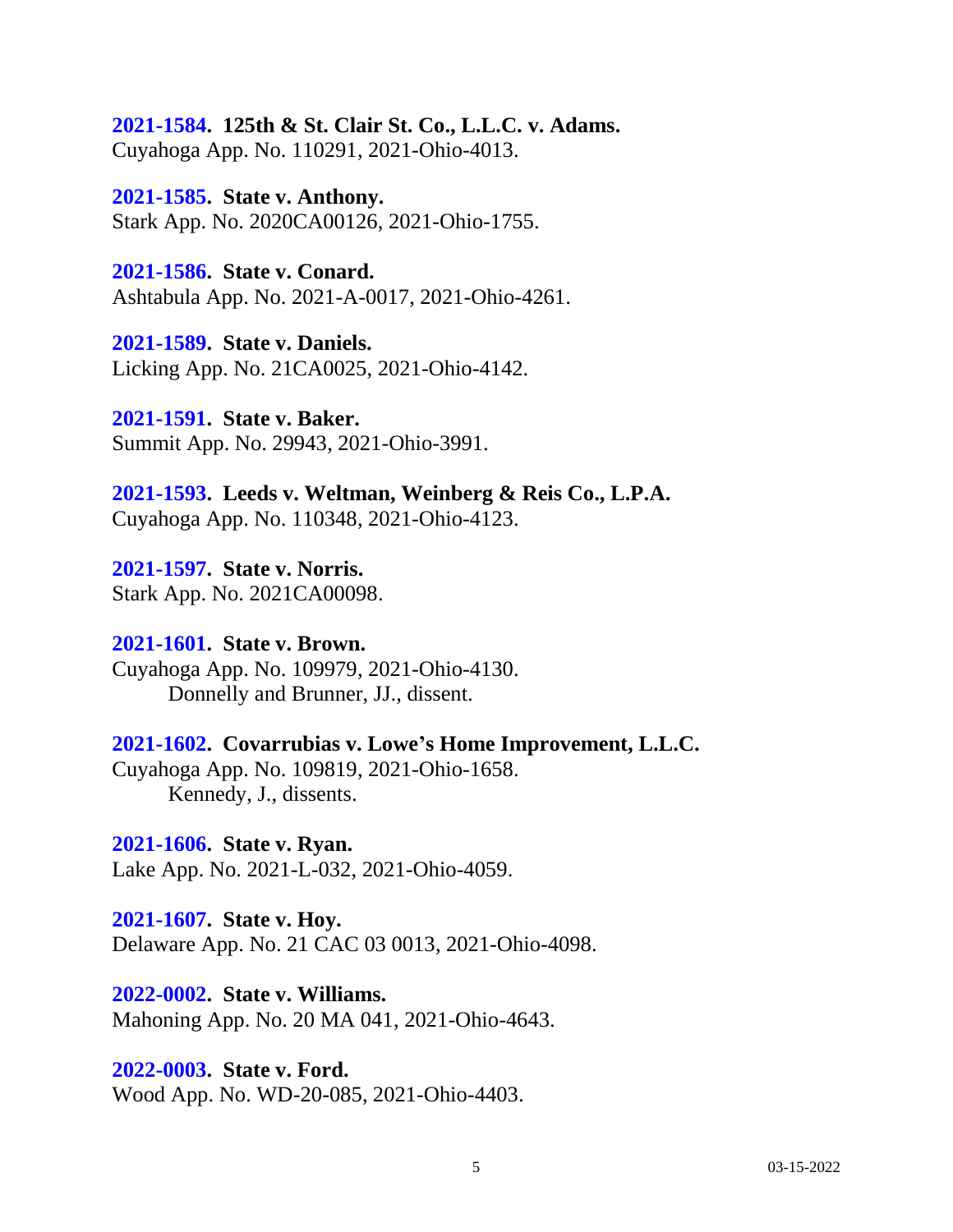#### **[2022-0004.](https://www.supremecourt.ohio.gov/Clerk/ecms/#/caseinfo/2022/0004) State v. Clark.**

Mahoning App. No. 20 MA 0133, 2021-Ohio-4294.

## **[2022-0008.](https://www.supremecourt.ohio.gov/Clerk/ecms/#/caseinfo/2022/0008) State v. Arroyo-Garcia.**

Franklin App. No. 20AP-408, 2021-Ohio-4325.

# **[2022-0011.](https://www.supremecourt.ohio.gov/Clerk/ecms/#/caseinfo/2022/0011) Pryor v. Dir., Ohio Dept. of Job & Family Servs.**

Cuyahoga App. No. 110403, 2021-Ohio-4315.

# **[2022-0016.](https://www.supremecourt.ohio.gov/Clerk/ecms/#/caseinfo/2022/0016) Bachman v. Durrani.**

Hamilton App. No. C-190514, 2021-Ohio-4073. Fischer, J., not participating.

# **[2022-0038.](https://www.supremecourt.ohio.gov/Clerk/ecms/#/caseinfo/2022/0038) Crawford v. Ohio Dept. of Health.**

Mahoning App. No. 21 MA 0033, 2021-Ohio-4302. Brunner, J., dissents.

# **[2022-0039.](https://www.supremecourt.ohio.gov/Clerk/ecms/#/caseinfo/2022/0039) State v. Echols.**

Franklin App. No. 19AP-587, 2021-Ohio-4193.

Stewart, J., dissents and would accept the appeal on proposition of law No. IV.

Brunner, J., dissents and would remand the cause for application of *State v. Smith*, \_\_ Ohio St.3d \_\_, 2022-Ohio-274, \_\_ N.E.3d \_\_.

# **[2022-0068.](https://www.supremecourt.ohio.gov/Clerk/ecms/#/caseinfo/2022/0068) State v. Groce.**

Franklin App. No. 18AP-51, 2021-Ohio-3490. Fischer and Stewart, JJ., dissent. Brunner, J., not participating.

# **[2022-0073.](https://www.supremecourt.ohio.gov/Clerk/ecms/#/caseinfo/2022/0073) State v. Walker.**

Franklin App. No. 17AP-558. Fischer, J., dissents. Brunner, J., not participating.

#### **[2022-0075.](https://www.supremecourt.ohio.gov/Clerk/ecms/#/caseinfo/2022/0075) State v. Lipkins.**

Lucas App. Nos. L-21-1046, L-21-1058 through L-21-1061, 2021-Ohio-4343.

#### **[2022-0086.](https://www.supremecourt.ohio.gov/Clerk/ecms/#/caseinfo/2022/0086) State v. Workman.**

Auglaize App. No. 2-21-08.